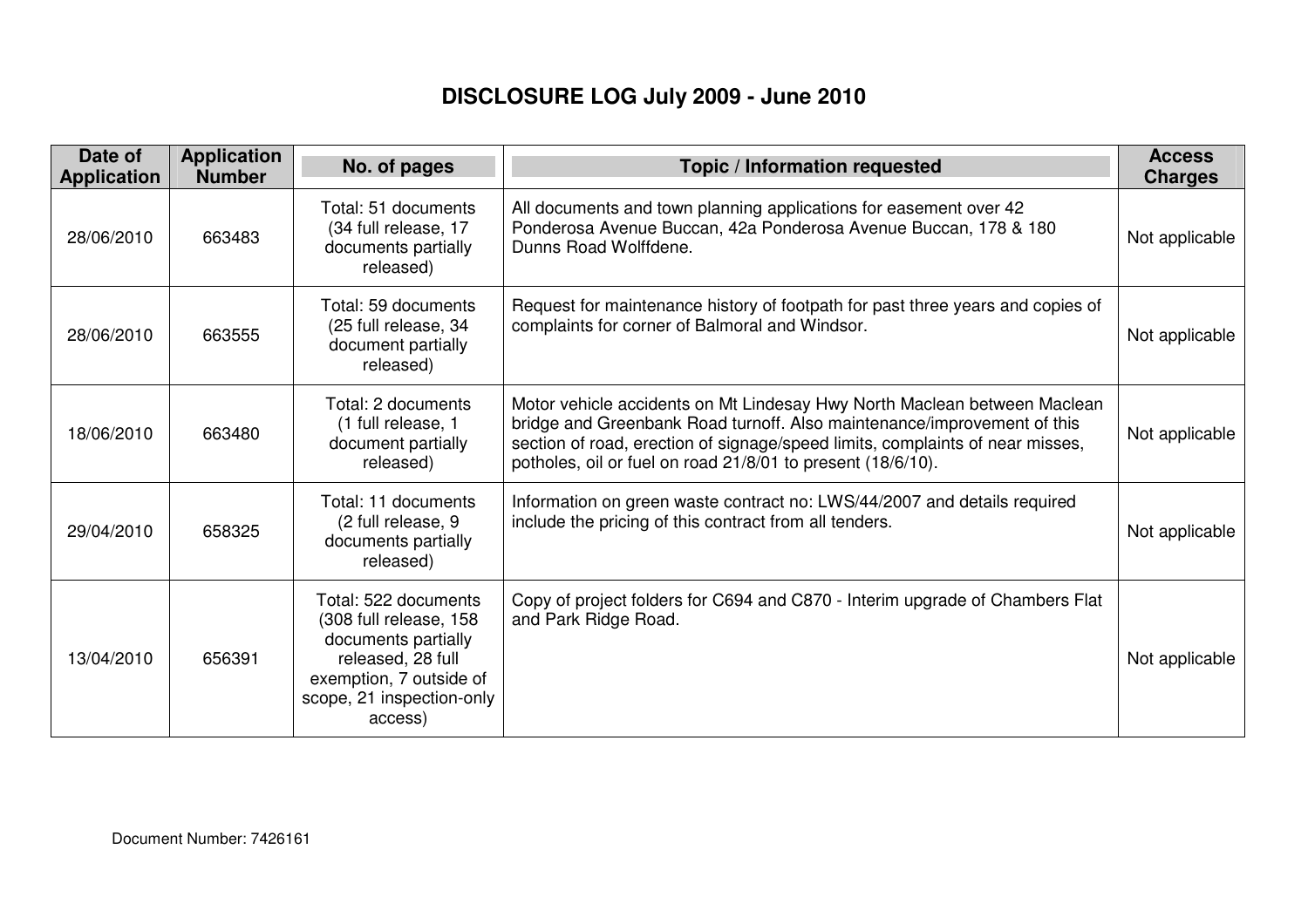| Date of<br><b>Application</b> | <b>Application</b><br><b>Number</b> | No. of pages                                                                                     | Topic / Information requested                                                                                                                                                                                                                                                                   | <b>Access</b><br><b>Charges</b> |
|-------------------------------|-------------------------------------|--------------------------------------------------------------------------------------------------|-------------------------------------------------------------------------------------------------------------------------------------------------------------------------------------------------------------------------------------------------------------------------------------------------|---------------------------------|
| 12/03/2010                    | 652626                              | Total: 492 documents<br>(Full release)                                                           | Information relating to Development Applications File Numbers 98032/114954,<br>122195/2001 & MCUERA/25/2008, D981211 and ERA Licences in relation to<br>premises situated at 3079 Logan Rd, Underwood Qld described as Lot 1 on<br>SL10476.                                                     | Not applicable                  |
| 02/03/2010                    | 647764                              | Total: 7 documents<br>(Full release)                                                             | Information relating to Councillor Hajnal Ban's (Council) mobile phone invoices<br>/ bills and fuel receipts for Council vehicle from 1 January 2008 to 31 January<br>2010.                                                                                                                     | Not applicable                  |
| 10/02/2010                    | 649169                              | Total: 1 document<br>(Full release)                                                              | All documents relating to footpath audit reports regarding the corner of<br>Underwood Road and Nielsens Road Rochedale from 14 June 2002 to present<br>(10 February 2010).                                                                                                                      | Not applicable                  |
| 08/01/2010                    | 643866                              | Total: 103 documents<br>(23 documents)<br>fully released, 80<br>documents partially<br>released) | Information in regard to maintenance records for footpath on corner of<br>Underwood and Nielsens Roads, Rochedale from 14 June 2002 to 14 June<br>2007 and any complaints made regarding footpaths in Rochedale from 14<br>June 2004 to 14 June 2007.                                           | Not applicable                  |
| 13/11/2009                    | 638502                              | Total: 69 documents<br>(40 documents<br>fully released, 29<br>documents exempt)                  | Creation of a document that summarises fraud and misconduct allegations<br>where allegations were sustained, access to copies of main document (i.e.<br>Council reports and/or outcome of investigations), involving employees<br>(including Councillors) from 1 July 2008 to 13 November 2009. | Not applicable                  |
| 04/11/2009                    | 636912                              | Total: 20 documents<br>(Full release)                                                            | Information relating to dog attacks on persons or animals recorded within<br>Council's boundaries between 1 July 2008 and 30 June 2009.                                                                                                                                                         | Not applicable                  |
| 22/09/2009                    | 628691                              | Total: 63<br>(39 documents fully<br>released, 24 documents<br>exempt)                            | Request to documents produced in the last 12 months showing allegations of<br>bullying and harassment and any repayments for wrongly or improperly<br>claimed expenses for the Mayor or Councillors.                                                                                            | Not applicable                  |
| 12/08/2009                    | 622220                              | Total: 9<br>(9 documents partially<br>released)                                                  | Information relating to oil spill on City Road Roundabout, Beenleigh on<br>7/6/2009                                                                                                                                                                                                             | Not applicable                  |